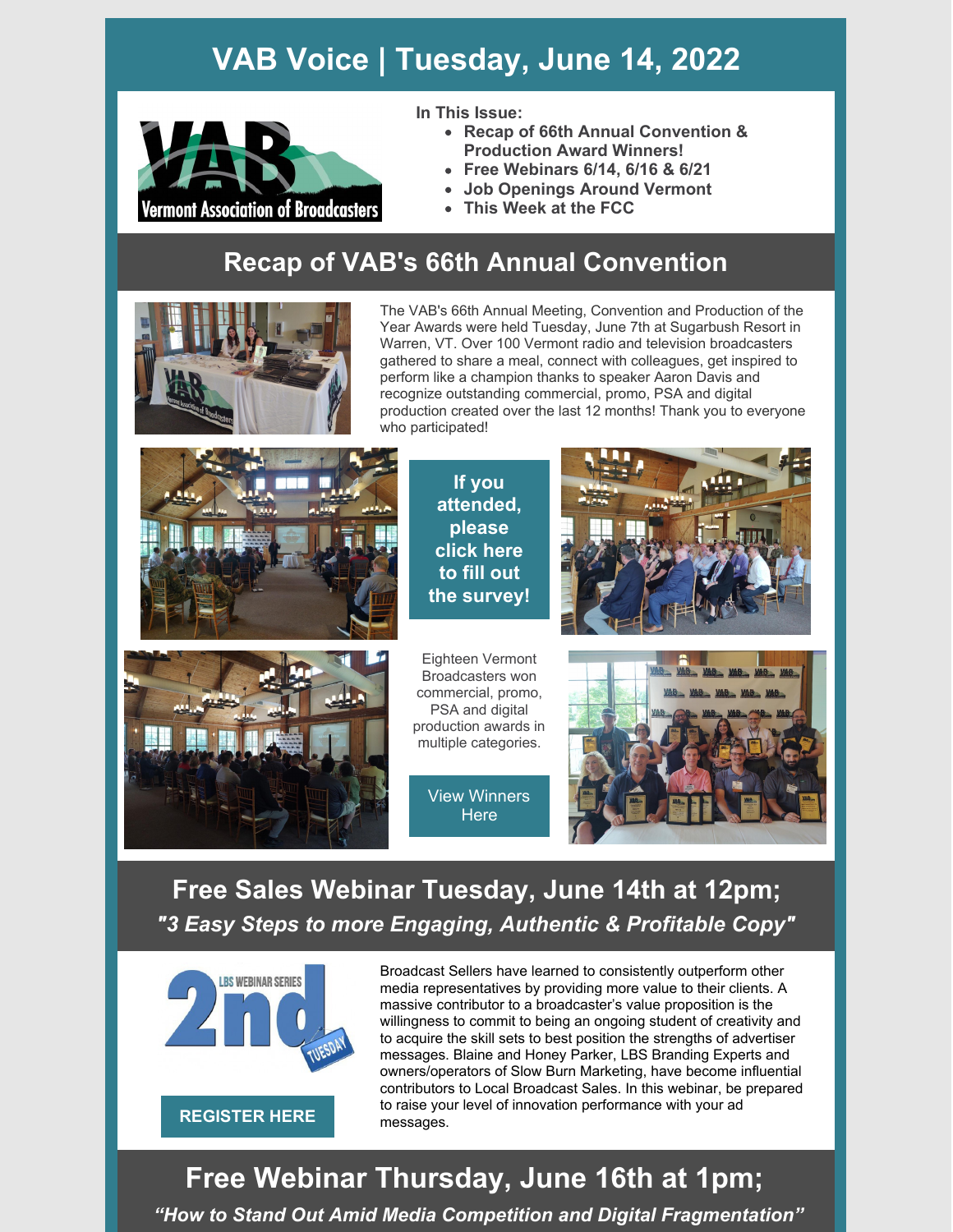

With today's traditional media competition and digital fragmentation, how will you set yourself apart from the pack? The answer is creating your brand. In this session presented by Research Director, Inc's Karen Morriss, we will discuss ways in which you can stand out as a local broadcast seller by increasing your knowledge of your market, knowing your station/s, and showing you are a great fit to reach the advertiser's customers.

#### **[REGISTER](https://michiganassociationofbroadcasters.growthzoneapp.com/ap/Events/Register/VLz91Q5P?mode=Attendee) HERE**

### **Free Webinar Tuesday, June 21st at 11am; Radio World Editor-In-Chief Paul McLane**



Paul will provide a wrap-up of the NAB Show's themes and a sampling of interesting products. He will also look back at the history of Radio World, how radio broadcasting has recovered after the pandemic, and look ahead for the future of broadcasting.

**[REGISTER](https://us02web.zoom.us/meeting/register/tZYtde2trDojH9CNfOPwNy5fHbUPieNTo7JR) HERE**

## **Broadcast Job Openings Around Vermont**



**Senior Account [Executive](https://vab.org/2021/08/16/job-openings-at-local-22-44/), Newscast** Producer, Multimedia [Journalist/Reporter,](https://vab.org/2021/08/16/job-openings-at-local-22-44/) Receptionist/Sales **Assistant, Junior Account Executive,** Sports Reporter, News Anchor, Weekend [Meteorologist/MMJ,](https://vab.org/2021/08/16/job-openings-at-local-22-44/) Digital Reporter, Digital Sales Manager, AM **Reporter** 



Multimedia Journalist, Weekend Anchor/MMJ, Account Executive, News [Photographer/Editor](https://vab.org/2022/01/23/job-openings-at-wcax/)



**Producer, [Production](https://vab.org/2021/08/12/job-openings-at-nbc5/) Assistant,** [Multimedia](https://vab.org/2021/08/12/job-openings-at-nbc5/) Journalist, [Meteorologist,](https://vab.org/2021/08/12/job-openings-at-nbc5/) Master Control [Supervisor,](https://vab.org/2021/08/12/job-openings-at-nbc5/) Digital Media Manager, [Newscast](https://vab.org/2021/08/12/job-openings-at-nbc5/) Director, News Editor, Sales Account Executive, Sales Account [Associate,](https://vab.org/2021/08/12/job-openings-at-nbc5/) Sports [Anchor/Reporter,](https://vab.org/2021/08/12/job-openings-at-nbc5/) National Sales Assistant



Broadcast Media [Production](https://vab.org/2021/10/18/broadcast-media-production-adjunct-job-opening-at-champlain-college/)



Adjunct SVP of Audience & Community, Director of Digital Media, Media Specialist - Master Control, News [Producer,Graphic](https://vab.org/2021/08/23/job-openings-at-vt-pbs/) Designer



[Programming](https://vab.org/2021/08/17/job-opening-at-catamount-radio/) Personalities, Managers, Account [Executive](https://vab.org/2021/08/17/job-opening-at-catamount-radio/)

Utilizing your state broadcasters association to post job openings earns you EEO Credit! If you have a job opening you would like the VAB to publicize, simply email a description to [vab@vab.org](mailto:vab@vab.org)

### **This Week at the FCC**



Every week, the attorneys at [Wilkinson](https://www.wbklaw.com/) Barker Knauer, LLP in Washington D.C. provide a summary of the regulatory and legal actions of significance to broadcasters within the FCC. They also provide links to information about how these actions may affect your operations. Read this week's summary as well as summaries from past weeks at:

**[https://vab.org/this-week-at-the-fcc](https://vab.org/this-week-at-the-fcc/)**

WILKINSON ) BARKER | KNAUER LLP